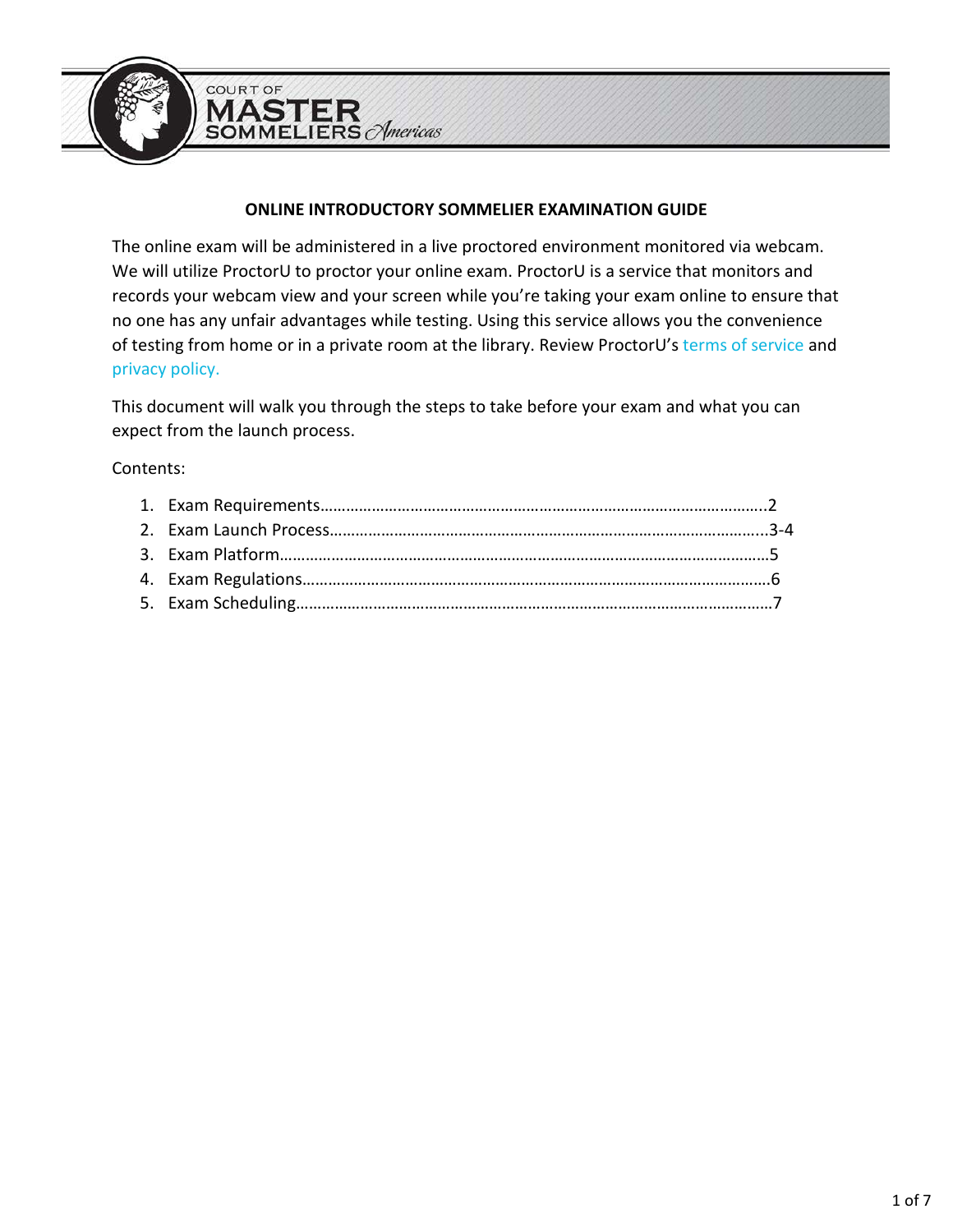

|                        | What you need to have before you to take your exam:                                                                                                                                                                                                                                                                                                                                                                                                                                                                                                              |
|------------------------|------------------------------------------------------------------------------------------------------------------------------------------------------------------------------------------------------------------------------------------------------------------------------------------------------------------------------------------------------------------------------------------------------------------------------------------------------------------------------------------------------------------------------------------------------------------|
| Personal               | Review ProctorU Pre-Exam Checklist Video<br>$\circ$                                                                                                                                                                                                                                                                                                                                                                                                                                                                                                              |
|                        | One form of a valid government-issued photo ID (driver's license, passport, military ID, state ID). Please ensure that the<br>$\circ$                                                                                                                                                                                                                                                                                                                                                                                                                            |
|                        | name you register under is the name that appears on your ID.                                                                                                                                                                                                                                                                                                                                                                                                                                                                                                     |
|                        | Remove any non-religious head coverings, smart/sunglasses, earplugs/buds/headphones, watch.<br>$\circ$                                                                                                                                                                                                                                                                                                                                                                                                                                                           |
|                        | Please use the restroom prior to exam as there will be no breaks allowed during the exam.<br>$\circ$                                                                                                                                                                                                                                                                                                                                                                                                                                                             |
| <b>Test Taking</b>     | Private, well-lit room with no one else around you<br>$\circ$                                                                                                                                                                                                                                                                                                                                                                                                                                                                                                    |
| Area                   | A hard surface to work on<br>$\circ$                                                                                                                                                                                                                                                                                                                                                                                                                                                                                                                             |
|                        | Clear your workspace of all items except your ID and any permitted resources.<br>$\circ$                                                                                                                                                                                                                                                                                                                                                                                                                                                                         |
|                        | > Permitted (optional): pen/pencil, up to 2 sheets scratch paper, glass of water or water in unlabeled bottle.                                                                                                                                                                                                                                                                                                                                                                                                                                                   |
|                        | > Unpermitted: all items (other than the permitted resources) including, but not limited to, electronic devices                                                                                                                                                                                                                                                                                                                                                                                                                                                  |
|                        | (phone/watch/tablet), food, beverage industry related items/visual aids (books, pictures, posters, maps, service                                                                                                                                                                                                                                                                                                                                                                                                                                                 |
|                        | equipment, bottles/cases, etc.) on display or in exam taking environment                                                                                                                                                                                                                                                                                                                                                                                                                                                                                         |
| <b>Equipment &amp;</b> | A desktop computer or laptop (NOT supported: tablet, Chromebook or mobile device)<br>$\circ$                                                                                                                                                                                                                                                                                                                                                                                                                                                                     |
| <b>Technology</b>      | No duplicate computer monitors; unplug any secondary monitors<br>$\circ$                                                                                                                                                                                                                                                                                                                                                                                                                                                                                         |
|                        | A strong internet connection<br>$\circ$                                                                                                                                                                                                                                                                                                                                                                                                                                                                                                                          |
|                        | A working webcam and microphone<br>$\circ$                                                                                                                                                                                                                                                                                                                                                                                                                                                                                                                       |
|                        | A mirror or cell phone with a front-facing "selfie" camera (only needed if webcam is not mobile enough to scan monitor)<br>$\circ$                                                                                                                                                                                                                                                                                                                                                                                                                               |
|                        | Compatible web browser: Google Chrome (preferred) or Mozilla Firefox<br>$\circ$                                                                                                                                                                                                                                                                                                                                                                                                                                                                                  |
|                        | Download the ProctorU extension for either Chrome or Firefox<br>$\circ$                                                                                                                                                                                                                                                                                                                                                                                                                                                                                          |
|                        | Close all third-party programs and make sure you have disabled or removed any other proctoring extensions<br>$\circ$                                                                                                                                                                                                                                                                                                                                                                                                                                             |
|                        | $\triangleright$ Review system requirements. If you do not meet the requirements, you will NOT be able to take the exam.<br>> After reviewing system requirements, TEST YOUR EQUIPMENT. If any of your equipment does not pass the<br>check, click on the chat box at the bottom right corner of that page. There you can speak with a representative<br>to troubleshoot any issues. We suggest you test your equipment prior to scheduling your exam and again at<br>least three days prior to your exam so they can resolve any problems that may be detected. |

## Do you need special accommodations?

If you require special testing accommodations, we will need to let ProctorU know. Please review our **Accommodations Policy** and work with us prior to your exam to make sure your accommodations are noted in their system.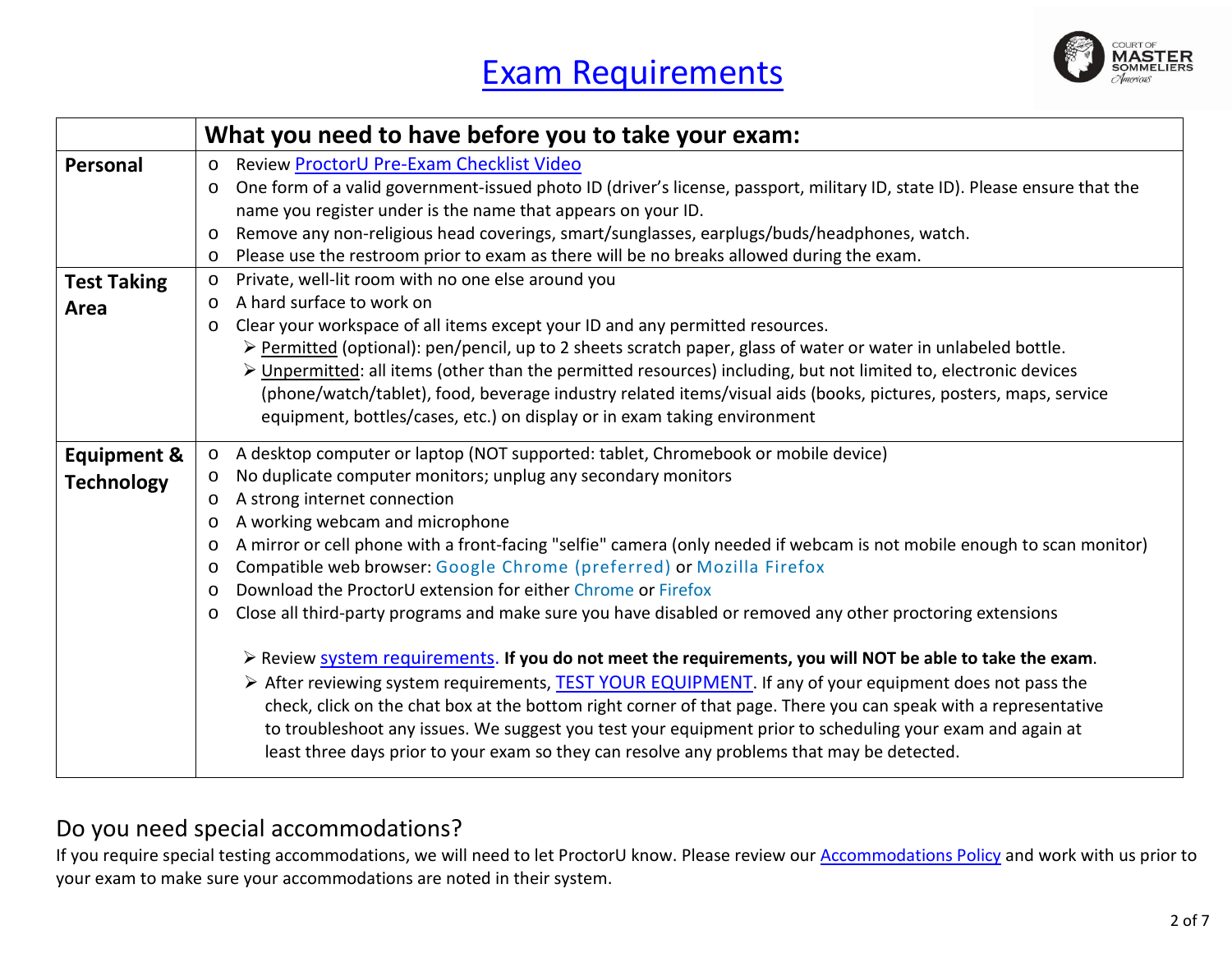# [What Happens During the Exam Launch Process?](https://youtu.be/5gdh46rBvbU)

Review the following demonstration video: [LIVE HUMAN PROCTORED LAUNCH.](https://youtu.be/5gdh46rBvbU) At the time of your exam, you'll log into your ProctorU account and be guided through a 10- to 15-minute start-up process that will verify your identity, review the rules of your exam, and get you into your exam. Be sure to [test your equipment](https://go.proctoru.com/students/system-metrics/new) before test day to minimize the chance of technical issues. If you experience any technical issues during the start-up process, ProctorU technicians will work with you until the problem is resolved. This time is not subtracted from the time you're allowed in your exam. In extreme cases when you cannot connect due to technical problems, you may have to reschedule.

- 1. **[Login to your ProctorU account](https://go.proctoru.com/)** 2-3 minutes before your scheduled appointment and click Start Session when the countdown timer reaches 0:00:00.
- 2. **Pre-checks:** If you don't already have the ProctorU extension, you'll be prompted to download it. You'll be required to accept exam guidelines and [terms of service.](https://www.proctoru.com/terms-of-service) The browser will prompt you to share your screen, a required part of being proctored online. You'll be automatically guided through a series of equipment checks to make sure your system meets minimum requirements.
- 3. **Photos & Authentication:** You'll take a photo of yourself as well as your I.D. for identity verification purposes.
- 4. **Chatbox download:** You will be prompted to download and run a LogMeIn Rescue applet file that will bring up a chat box allowing you to text with your proctor. If prompted, be sure to click "open" or "allow" to give the file permission to run. When the chat box says "waiting," it means that you are in the queue waiting for your proctor. TIP: If your status shows "waiting," do not re-download the applet file as that will put you back at the end of the queue.
- 5. **Proctor Connection & Confirmations:** Your proctor will greet you and confirm that you passed your identity verification steps. You'll review the exam rules with your proctor and they'll ask to see any permitted resources that your instructor has allowed you to use during your exam.
- 6. **Remote System Check:** Your proctor will ask to take remote control of your mouse and keyboard via the LogMeIn Rescue applet in order to make sure no unpermitted programs are running. Your proctor may need to disable the screen shot/display settings and close any open programs. If you're on a Mac, your proctor will [turn off the ability](https://support.proctoru.com/hc/en-us/articles/360000683887-How-do-I-re-enable-my-Mac-screenshot-hotkeys-) to use your keyboard screenshot hotkeys. You will be able to see everything that your proctor is doing during this step, and it is impossible for them to access any files without your knowledge.
- 7. **Camera Pan:** Your proctor will ask you to show the 4 walls of your room as well as your desk space via your webcam. You may be asked to show your computer monitor using a mirror or cell phone camera. Your proctor will ask you to place your cell phone out of reach.
- 8. **Navigating to the Exam & Password Entry:** Your proctor will then direct you into your exam delivery system so that they can unlock your exam with the password they've been provided by your instructor/organization.
- 9. **Take Your Exam:** Your proctor will release control of your computer and you'll begin your exam when you're ready.

NOTE: Your webcam view and your screen will be recorded through the duration of your exam.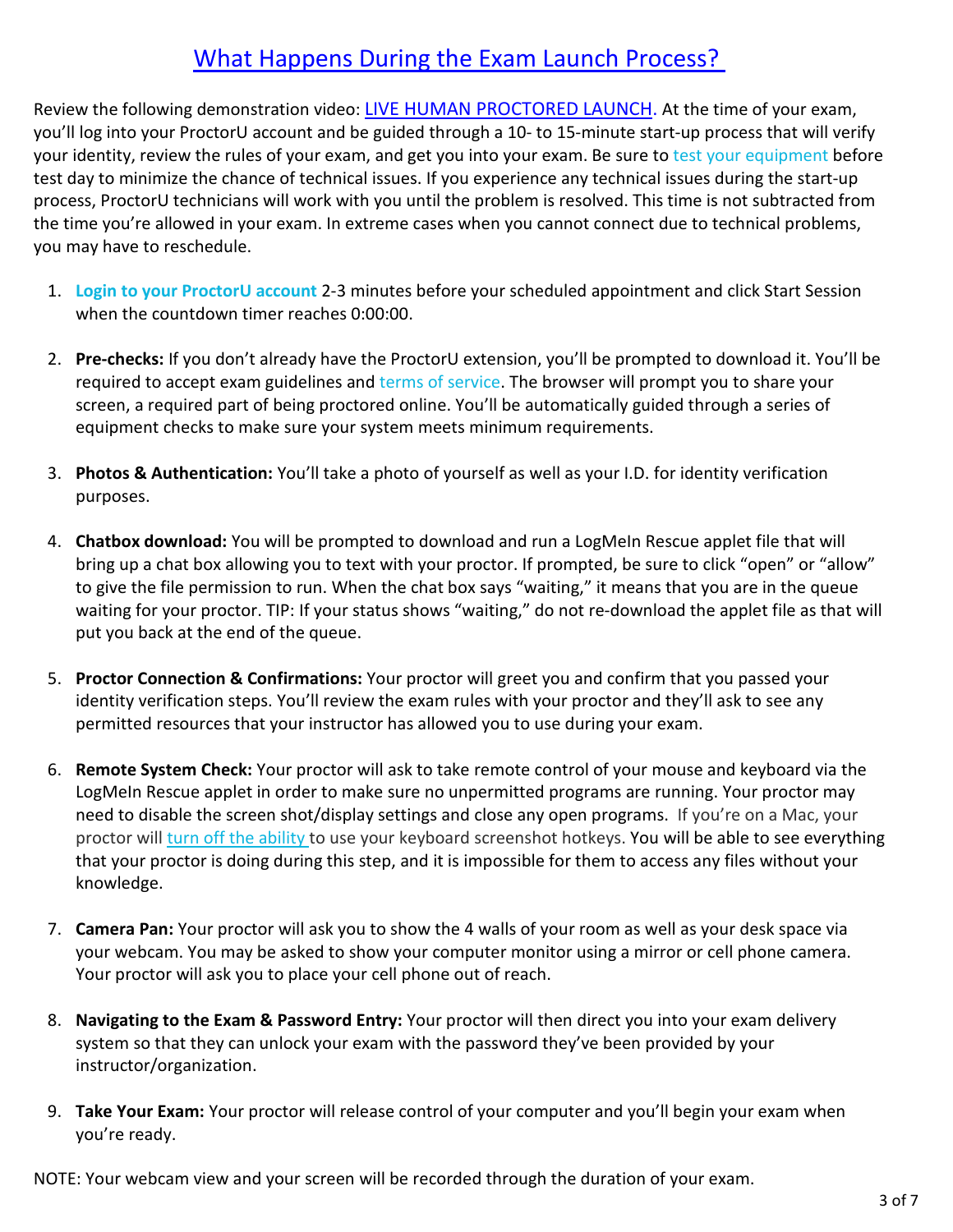#### **Steps to take when you've completed your exam:**

- 1. **Alert the proctor when finished BEFORE submitting:** Prior to submitting your exam, let your proctor know through the chat box that you're finished. They will oversee the submission process. You may also be required to tear up any scratch paper that was used during the exam.
- 2. **Review results:** Upon finishing the exam, your results will be displayed immediately. You may review for as long as you'd like. You will also receive a copy of your results by email.
- 3. **Log out of your exam site and browser:** After reviewing your results, your proctor must observe you log out of the exam website and close out of *all* browser tabs.
- 4. **Close out of ProctorU chat box:** This will end your session with ProctorU. Once the chat box closes, you'll be invited to complete a customer satisfaction survey.
- 5. **Done:** You're done! Enjoy your day!

More questions? Please view ProctorU's test-taker support FAQ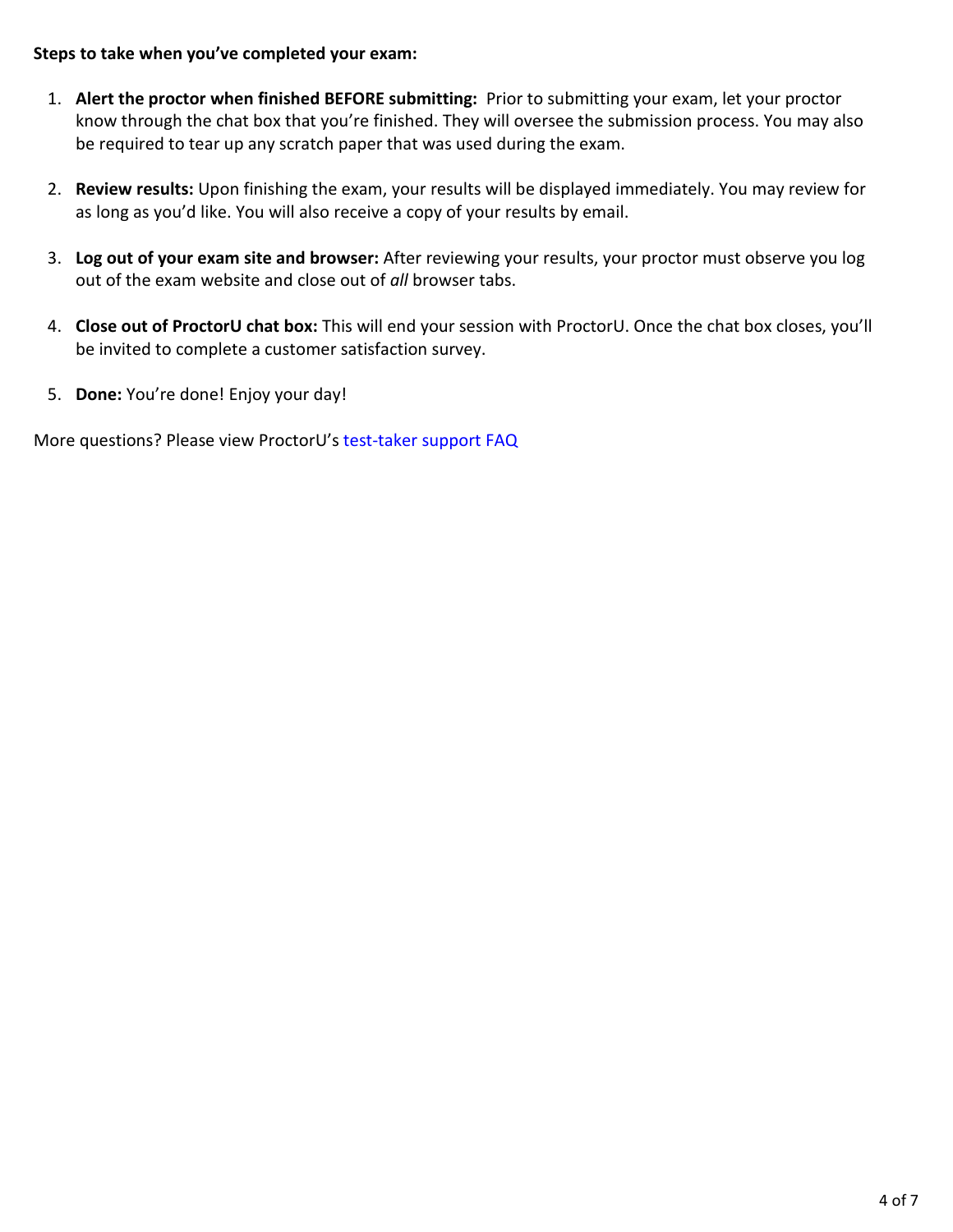

# Exam Platform Instructions

Below are some brief instructions to review for your ease in using the examination platform. If they read at all confusing, don't fret. The system is very straightforward once you begin.

- You will have a maximum of 45 minutes to complete the 70 multiple-choice question examination: Time begins when you click the "Begin Exam" button. There is a "Time Remaining" countdown in full view at all times in the upper right-hand corner.
- To start the examination: click on the "Begin Exam" button.
- There is only one correct answer for each question.
- To choose an answer: click on the circle to the left of it.
- To progress to the next question: click on the "Next Question" button on the bottom right.
- You may return to any answered OR unanswered question(s) you would like to review: click the box next to "Review Later" on the top right before progressing to the next question.
	- o Once you have answered your last question, you may click on the "Questions Marked for Review" button to return to every question marked as such.
	- o The platform will remind you that you have questions marked for review with a prompt if you try to submit without doing so.
- You may skip a question without answering it: click on the "Next Question" at any time.
	- o Once you have answered your last question, you may click on the "Questions Marked for Review" button to return to every unanswered question.
	- $\circ$  The platform will remind you that you have unanswered questions with a prompt if you try to submit the examination without doing so.
- You may return to any question at any time and change an answer: click on the "Previous Question" button on the bottom left until you arrive to the question. When you want to return to your previous place, click on the "Next Question" until you arrive.
- Friendly hint: there are no negative points assigned for wrong answers so, answer every question even if it is just a guess! 25% chance is better than no chance, right?
- To end the examination: click on the "End Exam" button on the bottom right of the Question 70 page.
- **BEFORE clicking Confirm to end your exam, alert your proctor, either through the chat box or speaking to them through the microphone, that you're finished.**

### **Once you have ended your examination, you will receive your Results immediately! You will be given:**

- Overall Score Percentage
- 10 Highest Category Score Percentages
- 10 Lowest Category Score Percentages
- A notice of Pass or No Pass

We will e-mail you this feedback in text form shortly thereafter.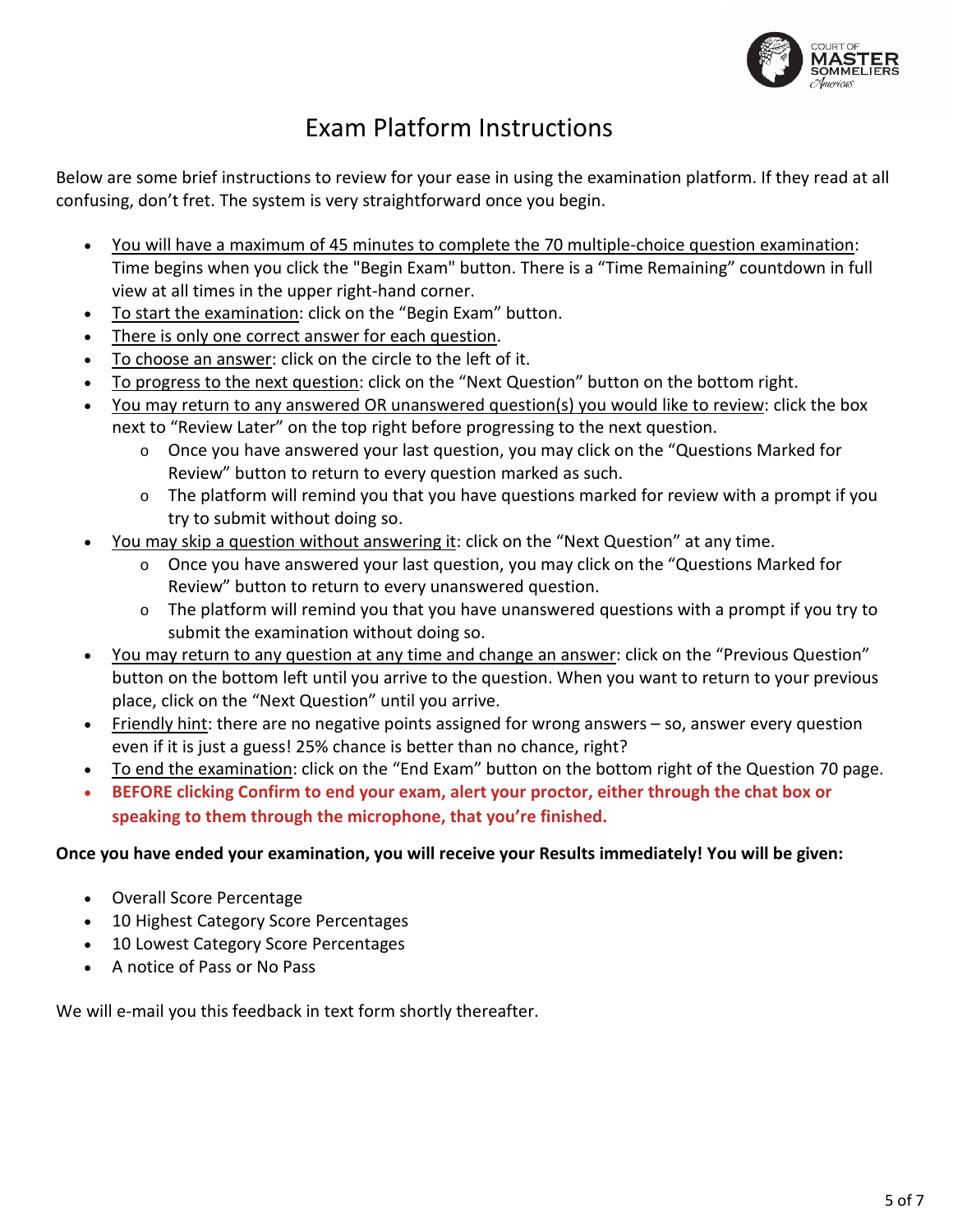# Exam Regulations: what am [I not allowed to do during my exam?](https://support.proctoru.com/hc/en-us/articles/360043127892-What-am-I-allowed-and-not-allowed-to-do-during-my-exam-#:%7E:text=Taking%20pictures%20or%20screenshots%20of,use%20your%20keyboard%20screenshot%20hotkeys.)

*To protect the integrity of this certification, we ask all students to abide by the following online examination regulations. Failure to do so may render a student's results invalid. Additionally, the Court of Master Sommeliers, Americas reserves the right to permanently exclude students found guilty of misconduct from its future programming. Please read thoroughly.* 

Your live proctor may intervene upon any actions or behaviors that are not allowed. Any violations will be flagged and reviewed by your instructor/testing organization.

| Area                   | Exam Regulations do not allow the following:                                                                                                                                                                                                                                                                                                                                                                                   |
|------------------------|--------------------------------------------------------------------------------------------------------------------------------------------------------------------------------------------------------------------------------------------------------------------------------------------------------------------------------------------------------------------------------------------------------------------------------|
| <b>Behavior</b>        | Talking or whispering aloud (unless you have an approved accommodation)                                                                                                                                                                                                                                                                                                                                                        |
|                        | Using an invalid or incorrect ID                                                                                                                                                                                                                                                                                                                                                                                               |
|                        | Wearing non-religious head coverings, smart/sunglasses, earplugs/buds/headphones, watch                                                                                                                                                                                                                                                                                                                                        |
|                        | Utilizing materials that are not allowed                                                                                                                                                                                                                                                                                                                                                                                       |
|                        | Attempting to record, reproduce, or copy/paste the content of the exam or to reveal the content to<br>others.                                                                                                                                                                                                                                                                                                                  |
|                        | Taking notes, pictures, or screenshots during the exam.                                                                                                                                                                                                                                                                                                                                                                        |
|                        | Opening drawers or cupboards within the room                                                                                                                                                                                                                                                                                                                                                                                   |
|                        | Leaving the room                                                                                                                                                                                                                                                                                                                                                                                                               |
|                        | Being out of camera view. Your face, chin to forehead, needs to be in camera view at all times                                                                                                                                                                                                                                                                                                                                 |
|                        | Looking off-screen for a prolonged period of time                                                                                                                                                                                                                                                                                                                                                                              |
|                        | Repetitive behavior; continuous abnormal eye movements to a specific area                                                                                                                                                                                                                                                                                                                                                      |
|                        | Vaping/smoking                                                                                                                                                                                                                                                                                                                                                                                                                 |
| <b>Test Taking</b>     | Room is too dark                                                                                                                                                                                                                                                                                                                                                                                                               |
| Area                   | Working on a soft surface (sofa, couch, bed, etc.)                                                                                                                                                                                                                                                                                                                                                                             |
|                        | Having beverage industry related items/visual aids (books, pictures, posters, maps, service equipment,<br>bottles/cases, etc.) on display or in exam taking environment                                                                                                                                                                                                                                                        |
|                        | Notes around the room                                                                                                                                                                                                                                                                                                                                                                                                          |
|                        | Other people entering or being in the testing area                                                                                                                                                                                                                                                                                                                                                                             |
|                        | Other people talking to you while you're in the testing area.                                                                                                                                                                                                                                                                                                                                                                  |
|                        | Additional noises (music, audible alarms, audio prompts)                                                                                                                                                                                                                                                                                                                                                                       |
|                        | Labeled bottle of water                                                                                                                                                                                                                                                                                                                                                                                                        |
| <b>Equipment &amp;</b> | Accessing computer applications or web pages                                                                                                                                                                                                                                                                                                                                                                                   |
| <b>Technology</b>      | Using electronic devices (calculator/phone/tablet/watch)                                                                                                                                                                                                                                                                                                                                                                       |
|                        | Utilizing multiple monitors; you are only allowed to use one monitor attached to one computer during<br>vour exam.                                                                                                                                                                                                                                                                                                             |
|                        | Utilizing a virtual machine                                                                                                                                                                                                                                                                                                                                                                                                    |
|                        | Webcam or microphone drops or lags during exam                                                                                                                                                                                                                                                                                                                                                                                 |
|                        | Issues caused by use of unsupported technology                                                                                                                                                                                                                                                                                                                                                                                 |
|                        | Internet drops during the exam. If you lose your internet connection during the exam, you have 5<br>minutes to log back into your ProctorU account and click "Restart." You will have to go through the pre-<br>checks and get connected to a proctor before you can proceed where you left off. If you are unable to<br>reconnect, email info@mastersommeliers.org noting your issue to determine eligibility for reschedule. |